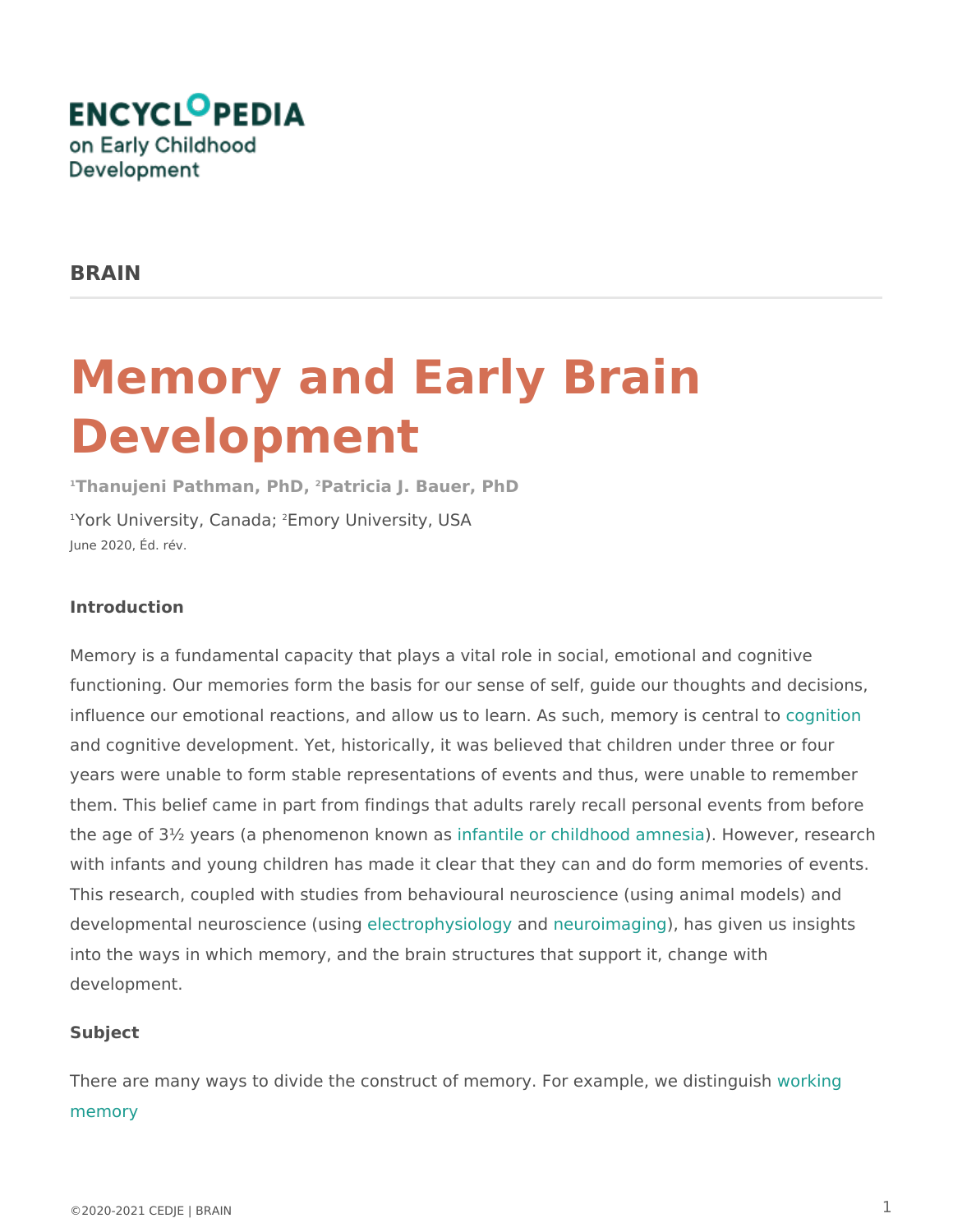, which allows maintenance of representationshofing: tseeroromodes,m wawnhydch allows us to remember events over a life-time. Long-term memory can be further d non-declarative (or implicit) and declarative (or explicit). Non-declarative m inaccessible to conscious awareness and include skill learning (e.g., knowi and priming (i.e., facilitated processing of a stimulus as a function of prior Non-declarative memory is apparent virtually from birth. For example, infan processing of faces they have seen before relative to novel faces. However think of memory or remembering they think of declarative memories. Declaration requires conscious recollection and includes the recognition and recall of n events. This chapter is a review of what we know about declarative memory typically developing infants, and the relations between declarative memory development.

### Problems

Studying the development of declarative memory and the brain areas that so challenging for various reasons. The first problem researchers face is how declarative memory viarbal childTreanditional tests of declarative memory rely report, and so are better suited for older children and adults. Second, it is behaviour with the brain. Researchers must determine whether the timing of behaviour corresponds with the timing of changes in the brain. Last, resear that measure behaviour and brain function sensitive to potential deficits.

## Research Context

Infants and young children experience rapid brain development. When brain from birth to old age, the largest change in the weight of the brain occurs in However, not all parts of the brain develop and hten espendencies wer developments in some regions. This is especially true for the areas of the brain that are memory. Thippocampus brain structuremend ith hele temporal necessary for the formation of declarative memories, is fo<sup>3</sup>r'mYeed phencaet alls ydne ntheete gynoufs the hippocampus, an area that links the conttriocrature giorofinishe brain, do not appe adult-like until well afft Morobertshubtle structural changes continue even in late Another area of the brain implicated in memopryefunctration constance density of [synaps](http://www.child-encyclopedia.com/sites/default/files/docs/glossaire/Glossary_Brain_Synapses.pdf)es this area increases dramatically around eight months and peaks b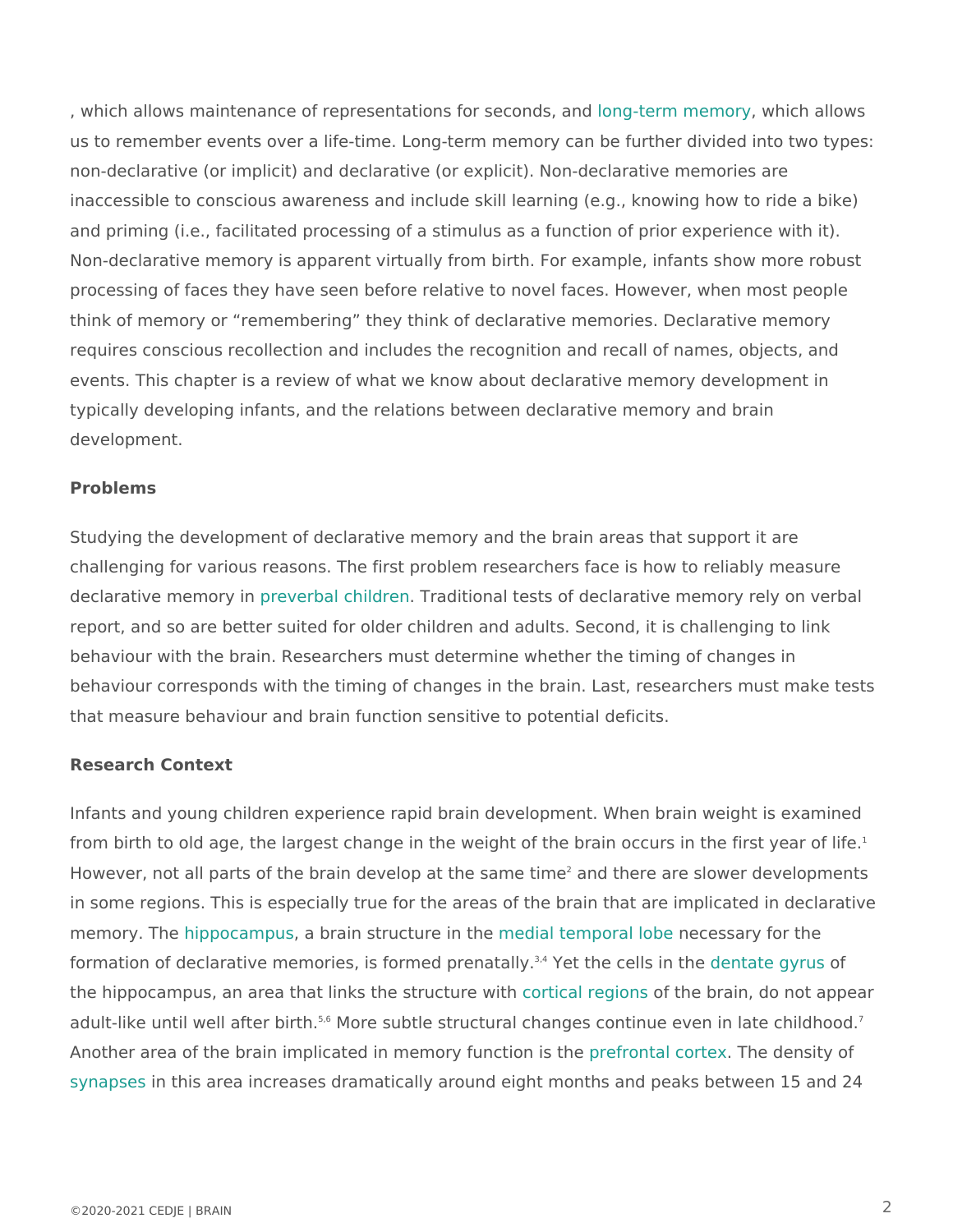months.<sup>8</sup> Changes continue to occur after this period, until well into adolescence.<sup>9,10</sup> Overall, we see dramatic changes in the brain areas implicated in memory in the first two years of life.

## **Key Research Questions**

- 1. How does long-term memory develop? What behavioural changes are seen in memory performance in infancy and early childhood?
- 2. How do changes in memory performance relate to postnatal changes in the brain?

## **Recent Research Results**

Researchers have used *elicited imitation* to assess declarative memory in preverbal children. In elicited imitation, infants are presented with novel objects and are shown how to use them to create short "events," such as making and ringing a bell. Immediately and/or after a delay, infants are given the opportunity to imitate the modeled actions. Memory is assessed by comparing the number of actions (individual actions and actions in correct temporal order) to the number of actions during baseline performance (before modeling).<sup>11,12</sup> Researchers have used this paradigm with infants as young as six months and have found that with age, infants remember for increasing lengths of time. For example, six-month-olds remember actions for 24 (but not 48) hours, nine-month-olds remember for one month (but not three months), and by 20 months of age, infants remember for as long as one year. In addition, with age the effect becomes increasingly reliable—a greater number of infants in each successive age group show evidence of recall (see reference 13<sup>13</sup> for review).

In general terms, the time course of improvements in memory with age (indexed behaviourally) is consistent with brain development. Late in the first year of life, the medial temporal lobe structures are functionally mature, and there are increases in the density of synapses in the prefrontal cortex. This corresponds to the improved recall abilities of infants near the end of the first year of life. Further improvements in the reliability of recall occur throughout the second year of life, corresponding to the continued increases in synapse formation in both the prefrontal cortex and dentate gyrus.<sup>14</sup>

## **Research Gaps**

We have made a lot of progress in learning about memory and brain development in infancy, yet there is much we do not know. More information is needed on the time course of development of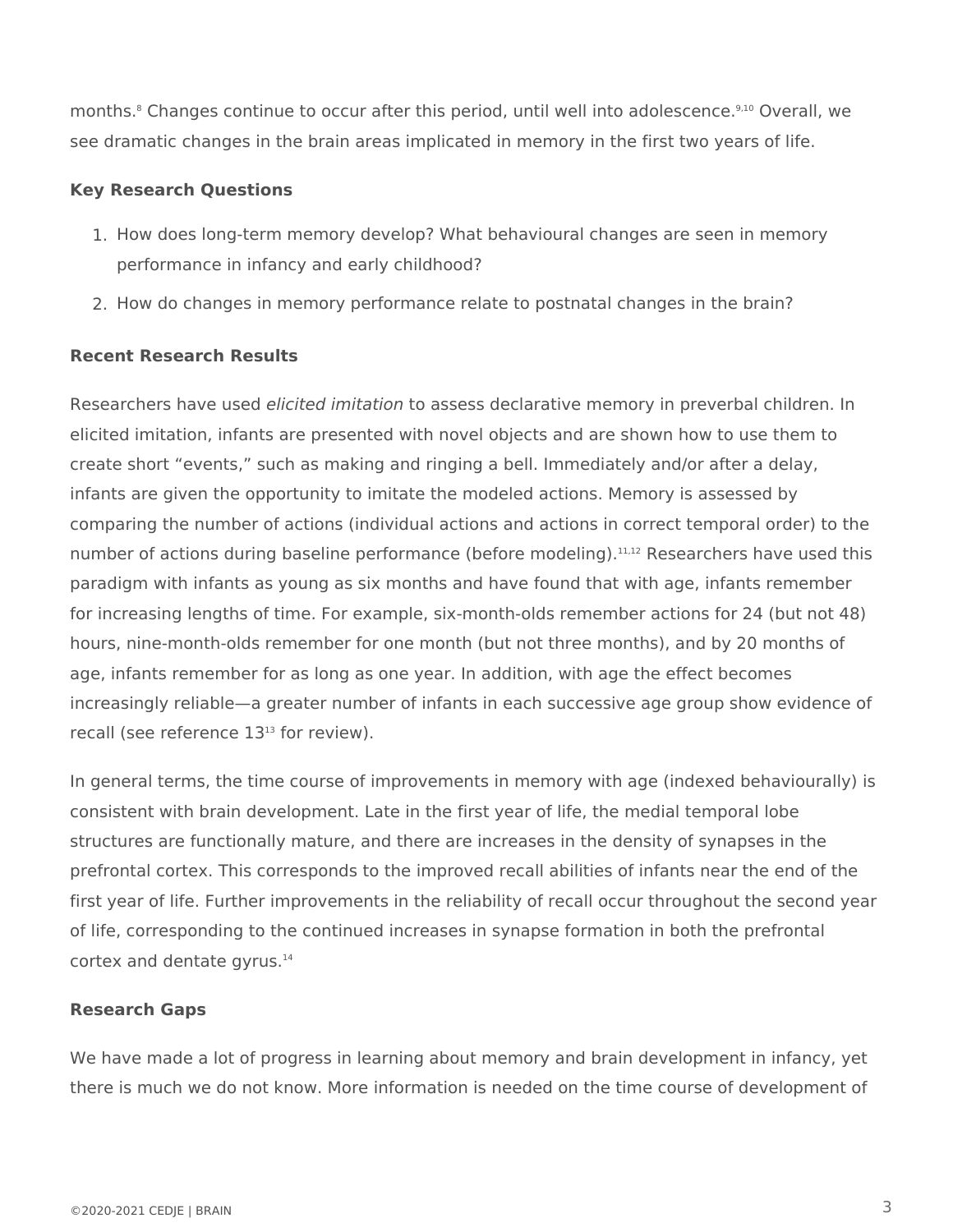memory areas in the human brain. Although a lot of recent progress has been memory areas. information comes from animal models (rodents and nonhuman primates) an how precisely this time course would map onto human brain development. F developmental neuroscience could help to fill this gap. Studies that relate of memory to brain activity are vital to a complete understanding of the dev declarative memory. An advance in this direction comes  $\epsilon$  woem tress lead each relat [potenti](http://www.child-encyclopedia.com/sites/default/files/docs/glossaire/Glossary_Brain_ERP.pdf)a(IERPs, an electrophysiological technique that measures brain activi specific stimuli) to the robustness of behaviou<sup>s</sup> as lure to earl work numes, this technique and neuroimaging techniques, spanning various ages and differer measures, will be useful.

### Conclusions

The ability to form memories and remember them is a vital part of human experience. Historically, people believed that infants lacked this ability. The use of a n allowed researchers to challenge and disprove this assumption. Declarative in the first year of life, as evidenced by behaviour on nonverbal, imitationdevelops substantially throughout the first and second years of life. The tir in performance corresponds to the timing of changes in the developing brai rise in synapse production in brain areas implicated in memory roughly map which we see improvements in recall. Research combining measures of neur (assessed via ERPs) and behaviour (assessed via imitation) promises to bri to the question of relations between developments in brain and in behaviou needed to better understand the development of the human brain and relate performance in infancy and beyond.

#### Implications

This research has theoretical and practical implications. First, the work wil memory literature one cannot fully understand the mature end-state of a fur understanding its beginning. Moreover this research adds to the literature on Infants are able to form memories, even if as adults, they are unable to rec also has practical implications. Once we understand the typical development associated with memory and the typical recall abilities of infants, we can a special populations who are at risk. For example, infants born to mothers w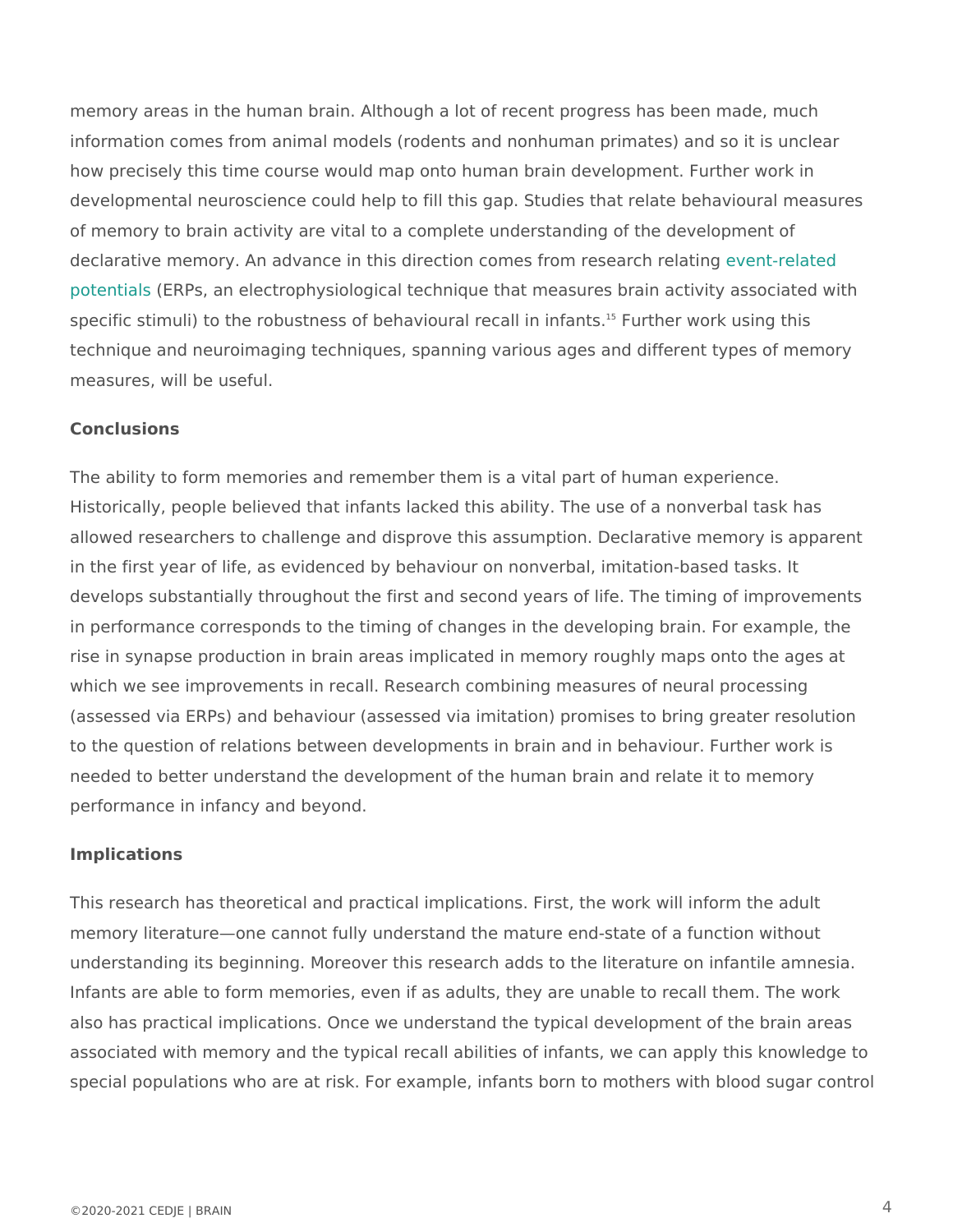problems during pregnancy are more plekreinly attaol hoas usen iron dewindicennamyay have deleterious consequences for the normal development of the hippocam show deficits in delayed recall compared to control infaOntthseofgtrhoeupssamheatage. show deficits impyed recard infants adopted from international orphanages an preterm infanAs we increase our understanding of the relations between brain and behaviour, we will be able to develop interventions to help infants and chil groups.

#### References

- 1. Dekaban AS. Changes in brain weights during the span of human life: relation of brain weights weightAnnals of Neurol<sup>109</sup>  $\overline{0}$   $\overline{0}$   $\overline{9}$   $\overline{y}$  4 (4):345 356.
- 2. Holland D, Chang L, Ernst TM, Curran M, Buchthal SD, Alicata D, Skranes J, Johansen H, Hern Kuperman JM, Dale AM. Structural growth trajectories and rates of change in the first 3 months developmednAMA Neurol2cOg1y4;71(10):1266-1274.
- 3. Kier EL, Kim JH, Fulbright RK, & Bronen RA. Embryology of the human fetal hippocampus: MR i histologymerican Journal of Neurorroad7ology 525-532.
- 4. Ge X, Shi Y, Li J, Zhang Z, Lin X, Zhan J, Ge H, Xu J, Yu Q, Leng Y, Teng G, Feng L, Meng H, Development of the human fetal hippocampal formation during Neeaurly Imeacgoen1d5;tiln9e38e4.3.
- 5. Seress L, Abraham H. Pre- and postnatal morphological development of the human hippocampal Luciana M, eddadbook of developmental cognitive &eudotsonen Cambridge, MA: MIT Press; 2008:18
- 6. Bachevalier J. The development of memory from a neurocognitive and comparative perspective. Wiley-Blackwell Handbook on the Development of 200mli4d te 2855-108 @ for y
- 7. DeMaster D, Pathman T, Lee JK, Ghetti S. Structural development of the hippocampus and epis developmental differences along the anterios e/rpedosted ricoor 2tibetide; 24:3036-3045.
- 8. Huttenlocher PR. Synaptic density in human frontal cortex: Developmental Batam greess and changers 1979;163(2):195-205.
- 9. Benes FM. The development of prefrontal cortex: The maturation of neurotransmitter systems a Nelson CA, Luciana HMandebdosok of developmental cognitive nCeaumbsicdigenceMA: MIT Press; 2001:79-9
- 10.Yu Q, McCall, DM, Homayouni R, Tang L, Chen Z, Schoff D, Nishimura M, Raz S, Ofen N. Age-a mnemonic strategy use is linked to prefrontal coNretex od rea @ kobp8n \$81:162-169.
- 11.Bauer PJ, Wenner JA, Dropik PL, Wewerka SS. Parameters of remembering and forgetting in the early childhomoon. Ographs of the Society for Research in C2n0DcD; D6o5Velopment
- 12.Lukowski AF., Milojevich HM. Examining recall memory in infancy and early childhood using the Journal of Visualized Expetion thos 53347.
- 13.Bauer PJ. Constructing a past in infancy: a neuro-deTvrehochpsmienn Cadganoitiovuen S2c010e6 pdeOs(4):175-181.
- 14. Bauer PJ. Getting explicit memory off the ground: Steps toward construction of a neuro-develo in the first two year  $\beta$  eovfelophemental Revolue 4w, 24(4): 347-373.
- 15.Bauer PJ, Wiebe SA, Carver LJ, Lukowski, AG, Haight JC, Waters JM, Nelson CA. Electrophysio behavioural indexes of recall: Examining relations and developmental charDgeev the ommentheel first y Neuropsychology